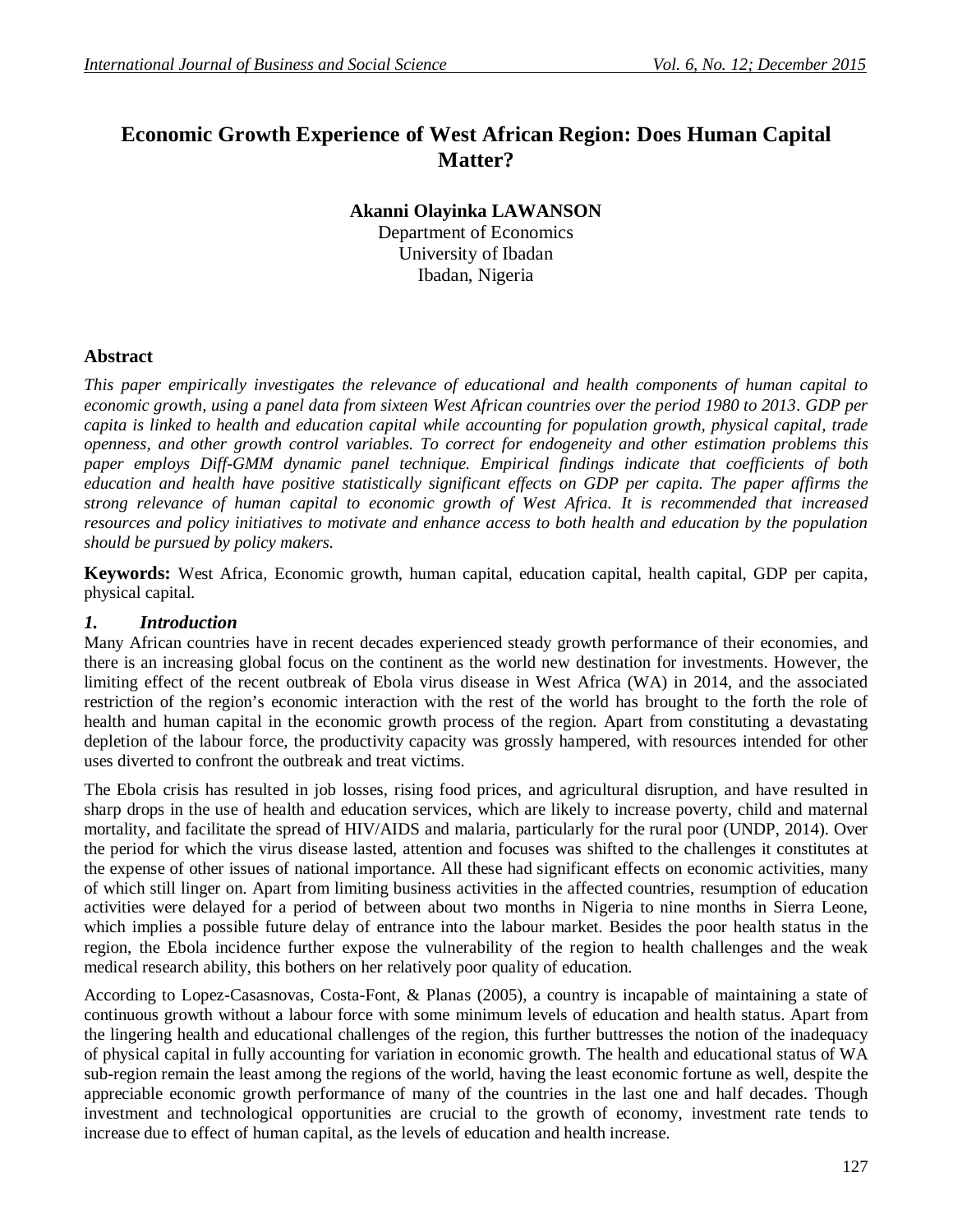The more educated and healthier a workforce the easier they found it to create, uses, and adapts new technologies. As a developing region, with the abundance of labour resources and short supply of physical capital, enhancing healthy and educated labour force is crucial to the growth ambition of WA countries. Despite the revealed health vulnerability of WA countries ignited by the Ebola plague, and the knowledge (educational) gap to handle the situation, there is no study to the best of my knowledge that has examined the effect of health and education on growth collectively among the countries of the sub-region. Apart from Nigeria, there is dearth of studies that have been carried out to raise policy discussion on the effect of either education or health, or both on economic growth in individual countries of West Africa. Most of the existing studies have either independently considered the effect of education<sup>1</sup> or health<sup>2</sup> on economic growth for individual countries<sup>3</sup> in the sub-region, or include the countries as part of a broader sample of Sub-Saharan Africa (SSA) countries<sup>4</sup>.

Therefore, this paper investigates the contribution of human capital to economic growth in WA and thus adds to studies in this area in the literature, and extends the link between human capital and economic growth to include health rather than the predominance of education human capital in the literature. The main scope of this study is to contribute to a deeper understanding of the human capital trends that characterize the West African health and education profile and to provide empirical evidence that measure their relevance to economic growth.

### *2. Trend in Health, Education and Growth in West African Region*

The relative health status of the WA region is below other regions of the world. The region's health and education performances on the average remain generally below SSA average. However, the region has experienced consistent improvement in both education and health indicators, courtesy of the MDGs drive. Among several variables that has been used to proxy health development (a sustained improvement in the health status of the population), are life expectancy, infant, and under-five mortality rates. Also trend in health expenditure has been used as indicator of the resource flow to backup availability of inputs for production of health care services. Table 1 shows an improvement in all these variables for West African countries over the period 1980-2013.

For example, the life expectancy at birth in the region on the average rose by nearly 8 years over the same period. Infant mortality and under-five mortality rates on the average steadily fell from 117 and 209 deaths per thousand, respectively in the 1980s to about 102 and 178 in the 1990s, and further to 80 and 131, respectively in the first decade of the twenty-first century, while currently hover around 65 and 100 in the last four years. Associated with this progress is the steady increase in resources devoted to health care sector in the region.

As a proportion of GDP, the health expenditure on the average increased from 5.2% in the second half of the1990s to around 6.2% over period 2010-2013. Despite the observed progress in health status indicators, the quality of life in WA may not have been enriched equitably due to counteracting effects of disease burdens, especially the recent Ebola outbreak and the disorder it brought to the fabrics of the socioeconomic system of the region. Apart from expenditure on education, other indicators that have been used to track progress in the education human capital of countries include enrolment rates at primary, secondary and tertiary levels. Figures reported in Table 1, revealed significant progress for West African countries, as all the enrolment rate parameters improved over the period 1980 to 2013. Expenditure on education as a proportion of GDP in the region appears to have suffered initial setback in the last four decades.

The trend shows an initial drop from 4.26% in the 1980s to 3.6% in the 1990s, which slightly increased to 3.87% in the first decade of the twenty-first century, while it is slightly above the 1980s figure in the period 2010- 2913.On the economic front, the region has over the last four decades experienced appreciable economic growth. Between the 1980 and 2013, the region GDP per capita almost tripled (Table 1), but remains lower than African average. While majority of the countries in the region have experienced consistent growth in the last two decades, only one (Cote d'Ivoire) is among the ten fastest growing economies in Africa. From an average of less than US\$392 in the 1980s, the per capita GDP for the region increased to US\$434 in 1990s.

l

<sup>1</sup>Musbau & Rasak (2005); Ujunwa & Salami (2010); Naruden & Suman (2010), Ndiyo (2007); Lawal & Iyiola (2011); Dauda (2010).

<sup>2</sup> Rasaki (2011); Isola & Alani (2012); Ogungbensile, Olawumi & Obasuyi (2013); Onisanwa (2014); Bakare & Olubokun (2011); Babatunde (2014).

<sup>&</sup>lt;sup>3</sup> Bakare (2006); Lawanson (2009); Adelakun (2011); Ogundari & Abdulai (2014); Jaiyeoba (2015).

 $4$  Gyimah-Brempong & Wilson (2004); Gyimah-Brempong et al. (2006)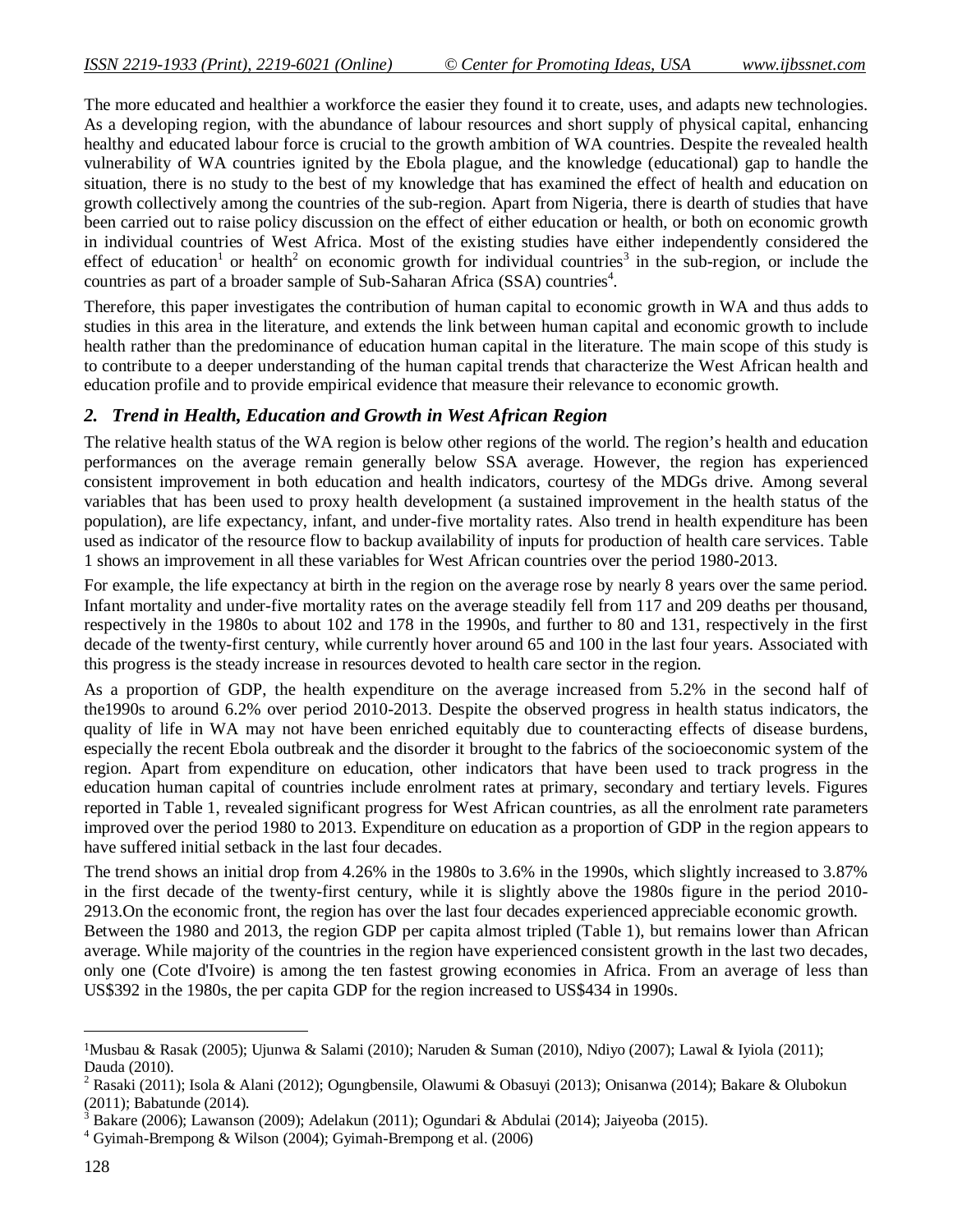It further increased to US\$616 in the 2000s, and to US\$1,076 over the period 2010-2013. This is reflected in the faster growth rate that characterized the last one and half decades in the region. Compared to between 1.8% and 2.8% growth rate experienced in the 1980s and 1990s, respectively, the region experienced a 4.8% average growth rate in the first decade of twenty-first century, while it increased to an average of 5% between 2010 and 2013. The growth trend of the region can be traced to the growth in capital formation and increased degree of openness of the region's economy to the rest of the world. The gross fixed capital formation (GFCF) in the region increased from 18% in the 1980s to over 26% in 2010-2013, after initial slight drop to 17% in the 1990s. Similarly, after a drop in the proportion of trade (export plus import) to GDP from 67.7% in the 1980s to 59% in the 1990s, it increased to over 70% in the 2000s, and further to an average of over 77% between 2010 and 2013.

## *3. Literature Review*

Human capital is often considered as a knowledge-based economic concept, which explains why focus was initially on education. UN (1997) defines human capital as the productive wealth embodied in labour, skill and knowledge. It is represented by the aggregation of investment in activities, such as education, health, on-the-job training and migration that enhance an individual's productivity in the labour market (see Behrman & Taubman, 1982). It includes knowledge and skills acquired by labour, partly through education, and also their strength and vitality, which is dependent on their health (Khembo & Tchereni, 2013). Most cross-country studies associated human capital mostly with education (Bloom & Canning, 2005).

It has been argued that education and good health make individual more productive and thus contribute significantly to economic growth in general (Bloom, Canning, & Sevilla, 2004). Human capital as an economic term encompasses health, education and other capacities that can raise productivity (Todaro & Smith, 2003). The concept of human capital, which is traditionally associated with education, has in the last three decades been developed to include health factors. The joint inclusion of the two in growth regression model to avoid omitted variables bias problem has been justified on the premise that the two are not perfect substitute for the other (Aka & Dumont, 2008). Health and education are two closely related human (resource) capital components that work together to make the individual more productive (Jaiyeoba, 2015). Better health can reduce the depreciation of education capital, and thus increase the favourable effect of education on growth (Barro, 1996).

Human capital (education and health) improvements enhance economic growth but economic growth also contributes to higher levels of human capital through improvements in education and health conditions (see Adams, Hurd, McFadden, Merrill, & Ribeiro, 2003). There are multiple and complex channels through which health can affect growth, which are directly associated with the reversal causality effects between health, education, and growth. Education is viewed as vehicle for human capital accumulation and is to be treated as a factor of production besides labour and capital (Lucas, 1988). Thus education can enhance economic growth through technological catch-up especially in knowledge economy (Bloom et al., 2004).

Education plays a crucial role in individual and societal advancement and in providing the highly skilled human capital needed to create jobs, economic growth and prosperity (Pegkas & Tsamadias, 2014). Similarly, health as a resource permits people to lead an individually, socially and economically productive life (WHO, 1998; Anyanwu, Oyefusi, Oaikhena, & Dimowo, 1997). WHO (1998) further posited health as a positive concept emphasizing social and personal resources as well as physical capabilities. Furthermore, education has been shown to be integral to the process of delivering increased rates of economic growth and prosperity, and it has therefore been an important target area for public investment (Bredt & Sycz, 2007). It has been affirmed that the single most effective way to generate economic growth is to invest in human and intellectual capital to build a better education system (Gove, 2011).

Higher education institutions provide a platform for creating opportunities for firms to apply new technologies, as well as a forum for discussing new ideas, and in a knowledge-driven economy this is crucial (Mattoon, 2006). Education enhances productivity, not only through the knowledge or competencies incorporated in individuals, but also through the stimulation of physical investment and adoption of technological development (Sianesi & Reenen, 2003).Howitt (2005) identified five channels through which health human capital affects growth. The first is that individual's productivity and efficiency is conditional on health. Healthier workers have more physical and mental energy, being more creative and productive (see Schultz, 2005; Cai & Kalb, 2006). Better health increases workforce productivity by reducing incapacity, debility, and the number of days lost to sick leave, and increases the opportunity an individual has of obtaining paid work (Mayer-Foukes, 2001).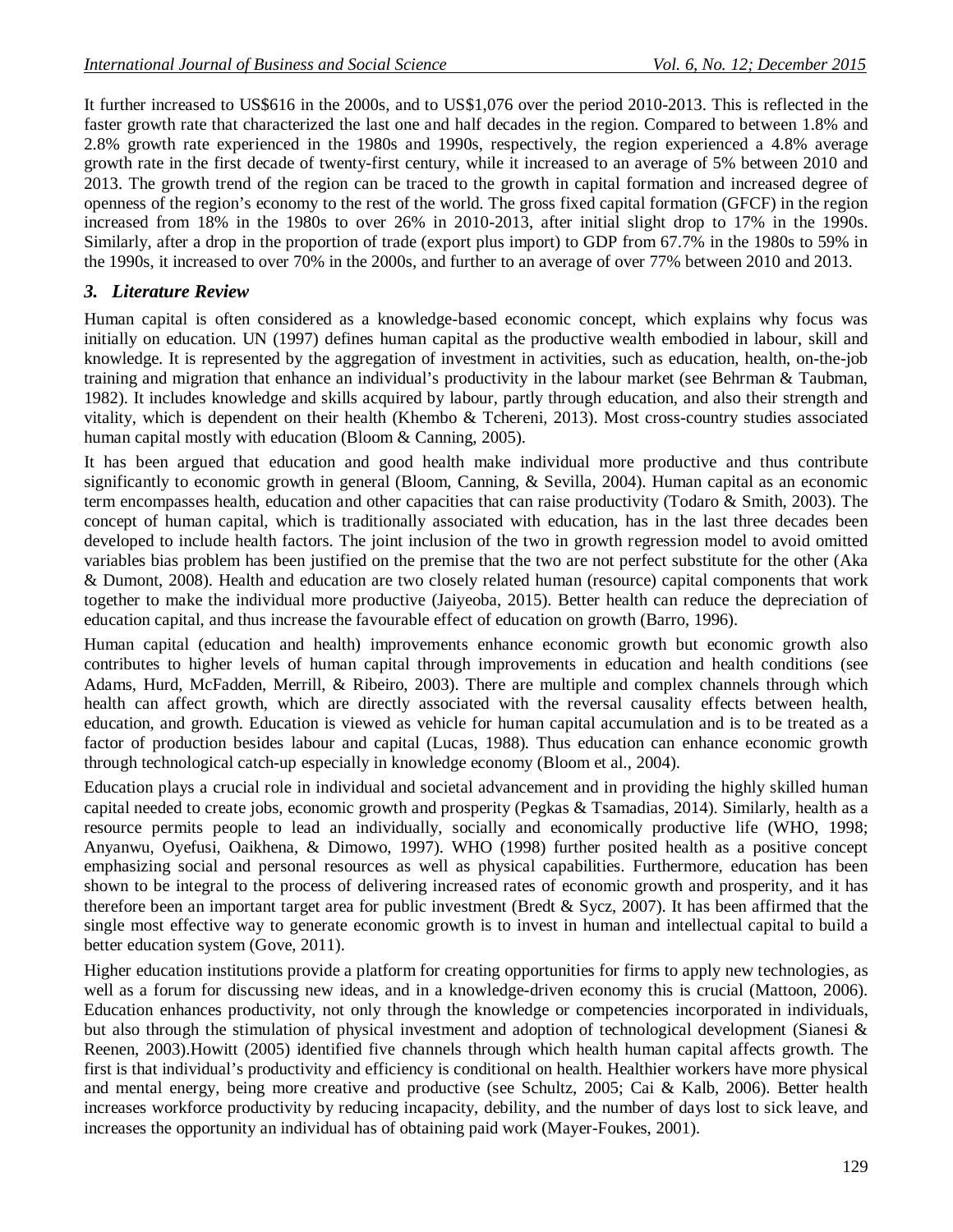Second channels work through life expectancy, which makes investment in education more attractive, as well as serve as incentive to save more for retirement, since individuals expect to live longer (Kalemli-Ozcan, Ryder, & Weil, 2000). Healthier individuals have higher life expectancy and, as a consequence have great incentives to invest in improving skills since this investment will likely have a longer lasting impact (Thomas & Frankenbery, 2002). Higher life expectancy tends to stimulate economic growth by accelerating demographic transition and promoting investment in human capital development (Weil, 2001).

The third pathway is through learning capacity, as better cognitive capacities and educational outcomes are associated with improvement on health status and nutrition. The level of education and medical care available to household members are integral components of factors necessary to enhance economic growth in any society (Ogundari & Abdulai, 2014). Fourth is through creativity and innovation activities via enhanced educational achievement induced by health improvement. Innovation and technological progress are likely dependent on the educational level where health has an important role to play for achieving higher standards in these sectors (Pocas, 2012). Lastly is through correction of inequality, as wage differential is influenced by investment in human capital qualification. Reduction of income inequality will allow a higher proportion of individuals to finance their education and their health needs, being therefore more able to improve their economic situation (Howitt, 2005).

#### *4. Methodology*

#### **4.1 Theoretical Model of Economic Growth Incorporating Human Capital**

Following the extended traditional Solow-Swan growth framework as proposed by Mankiw, Romer & Weil (1992), and Barro (1991) we adopt growth regression approach, which allow for possible reconciliation of sustainable growth rate differences between countries. While the Solow model only predicts absolute convergence in special conditions, this model reflects the conditional convergence hypothesis. Assuming a Cobb-Douglas aggregate production function of the form:

Y<sup>୲</sup> = K<sup>୲</sup> E୲ ஒ H୲ (A୲L୲) <sup>ஜ</sup> … … … … … … … … … … … … … … … … … … … . . (1)

where  $\mu = 1 - \alpha - \beta - \theta$ , with $\alpha, \beta, \theta > 0$  and  $0 < \mu < 1$ . While Y denotes aggregate output, K is the stock of physical capital, E and H are stocks of human capital: education, and health, respectively. With labour augmented technology represented by A, AL represents effective labour.

With the model assumption that A and L grow at an exogenous and constant rate, "g" and "n", respectively, the two terms are given as:  $A_t = A_0 e^{gt}$  and  $L_t = L_0 e^{nt}$ . Taking the physical capital and human capital to be subject to the same constant depreciation rate  $\delta$ , then K = sY −  $\delta$ K, with "s" being marginal propensity to save. Expressing equation 1 in terms of effective labour units, it becomes:

y<sup>୲</sup> = k<sup>୲</sup> e୲ ஒ h୲ … … … … … … … … … … … … … … … … … . . … … … … . . (2) Wherey = ଢ଼ , k = , e = , andh = ୌ 

The following equations of the steady state conditions of the productive factors serve as the premise upon which the dynamic evolution of the economy (growth rates) is determined:

- $\dot{k}_t = s_k y_t (n + g + \delta) k_t$ : Physical human accumulation
- $\dot{e}_t = s_e y_t (n + g + \delta) e_t$ : Education capital accumulation
- $\dot{h}_t = s_h y_t (n + g + \delta) h_t$ : Health human accumulation

Incorporating the steady state conditions of the productive factors, and estimating a dynamic panel data model, where  $(1 - e^{-\psi T})$ InA<sub>0</sub> represents the country individual effects, the steady state output per unit of effective labour is determined as:

$$
\ln\left[\frac{y_t}{y_{t-1}}\right] = \ln y_t - \ln y_{t-1} = \left(1 - e^{-\psi T}\right) \left[\ln A_0 + gt + \left(\frac{\alpha}{1 - \alpha}\right) \ln s_k + \left(\frac{\beta}{1 - \alpha}\right) \ln e^* + \left(\frac{\theta}{1 - \alpha}\right) \ln (n + g + \delta) - \ln y_{t-1}\right] \dots \dots \dots \dots \dots \dots \dots \dots \dots \dots \dots \tag{3}
$$

#### **4.2. Empirical Model**

Following Barro (1991) and Mankiv, Romer and Weil (1992) the study specify growth of GDP per capita  $\dot{y}$  of country i as:

$$
\dot{y}_{it} = f(y_{io}, k_{it}, e_{it}, h_{it}, z_{it}) \dots \dots \dots \dots \dots \dots \dots \dots \dots \dots \dots \dots \dots \dots \dots \dots \tag{4}
$$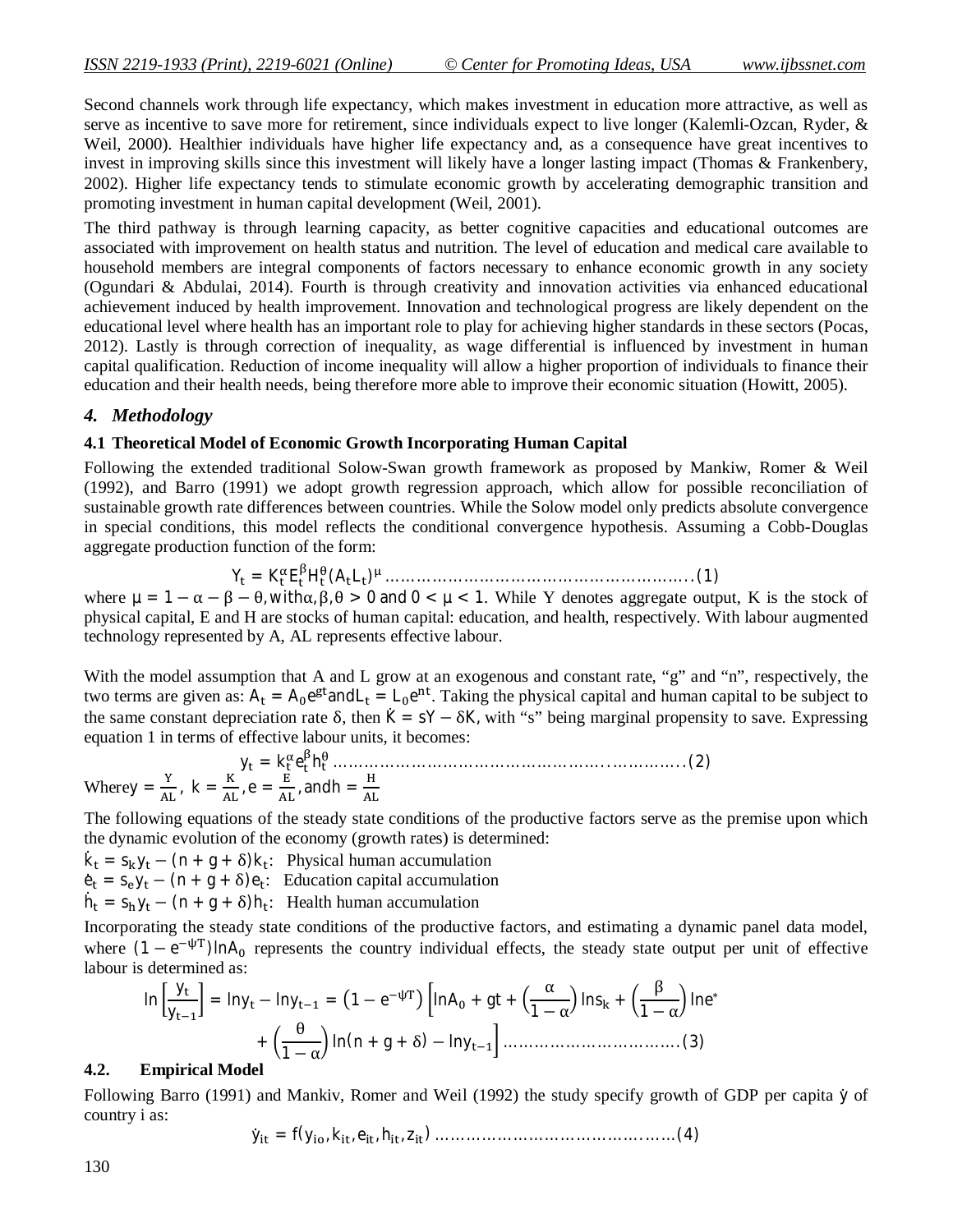where  $\dot{y}_{it}$  represents the growth of output (GDP) in country i at time t,  $k_{it}$  denotes physical capital,  $e_{it}$  is a vector of education human capital,  $h_{it}$  is a vector of health human capital, and  $z_{it}$  is a vector of potential macroeconomic control variables such as population growth, trade openness, and inflation.

Explicitly, the empirical approach adopted for this study can be stated as linear regression of the economic growth as a function of human capital, physical capital, and other traditional control variables in growth model:

$$
\dot{y}_{i,t} = \lambda_1 \dot{y}_{it-1} + \lambda_2 k_{it} + \lambda_3 e_{it} + \lambda_4 h_{it} + \lambda_5 Z_{it} + \mu_t \dots \dots \dots \dots \dots \dots \dots \dots \dots \tag{5}
$$

$$
LGDPC_{it} = \tau_1 LGDPC_{it-1} + \tau_2 LGFCF_{it} + \tau_3 LPER_{it} + \tau_4 LSER_{it} + \tau_5 LTER_{IT} + \tau_6 LEE_{it} + \tau_7 LLE_{it} + \tau_8 LIMR_{it}
$$
  
+ 
$$
\tau_9 LUSMR_{it} + \tau_{10} LHE_{it} + \tau_{11} POP_{it} + \tau_{12} LTOP_{it} + \tau_{13} INF_{it}
$$

+ µ<sup>୧</sup> … … … … … … … … … … … … … … … … … … … … … … … … … … … … … … … … … … … . (6)

The education human capital is measured by the enrolment rates at primary, secondary, and tertiary levels, as well as the expenditure on education as percentage of GDP. In addition to life expectancy, the study includes both infant mortality and under-five mortality rates as measures of health human capital. Apart from data on mortality being accurate, easily comparable and readily available across countries over several time points (WHO, 2009), it is commonly used indicator of the availability, utilization and effectiveness of health care because it offers an indication of health status of population through those most susceptible to deterioration (McDonald & Roberts, 2004). Health expenditure as percentage of GDP as a health indicator. Other tradition control variables in economic growth model included are gross fixed capital formation as measure of physical capital, population growth, trade openness, inflation, and. All the variables in the analysis were used in their logarithm form except population growth and inflation rate. This study employed annual time series data with an unbalanced panel data from 1980-2013 for the 16 West Africa<sup>5</sup> countries. All data were sourced from World Development Indicator (WDI).

#### **4.3. Estimation issue and procedure**

A number of estimation issues naturally arise in the econometric analysis of the relationship between health, education and growth. These include unobservable heterogeneity, measurement error, endogeneity of regressors, and omitted variables issues. Estimates from Ordinary Least Square (OLS) in the presence of endogeneity problem are considered to be biased and inconsistent estimates. Unlike linear regression, in the presence of unobserved heterogeneity, panel data techniques are more suitable, since they take into account structures across countries. The adoption of instrumental variable techniques constitutes a way out in avoiding endogeneity problem. Usually lags of the endogenous variables are considered as instrument. Instrumental variables allow parameters to be estimated consistently in models that include endogenous right-hand-side variables even in the presence of measurement error.

To correct for these problems, the dynamic Difference-Generalized Method of Moment (D-GMM) panel estimation technique is considered. D-GMM is not only consistent in short panels, but is also robust and possesses general applicability. It also allows for controlling of measurement errors and avoid problem of omitted variables like unobserved country-specific effects, making derived estimates non-bias, as country-specific effects are eliminated by first-difference transformation. According to Arellano and Bond (1999), GMM is able to overcome econometric problems such as cross-sectional dependence of countries and multiple correlations, which are prevalent in macro panel models. Further to guide against problem of omitted variable bias highlighted in Glewwe, Maiga & Zheng (2014), some relevant macroeconomic growth variables were included to control for structural differences across the countries.

### **5.** *Analysis Results*

 $\overline{a}$ 

### **5.1. Regression Analysis Results**

Table 2 presents the results of eleven different models of human capital (health and education) contribution to economic growth in West Africa for the dynamic panel estimation using difference-GMM. To guide against multicollinearity between education and health indicators, each indicator was separately included in different models.

<sup>5</sup>Benin, Burkina Faso, Cape Verde, Cote d'Ivoire, Gambia, Ghana, Guinea, Guinea-Bissau, Liberia, Mali, Mauritania, Niger, Nigeria, Senegal, Sierra Leone, and Togo.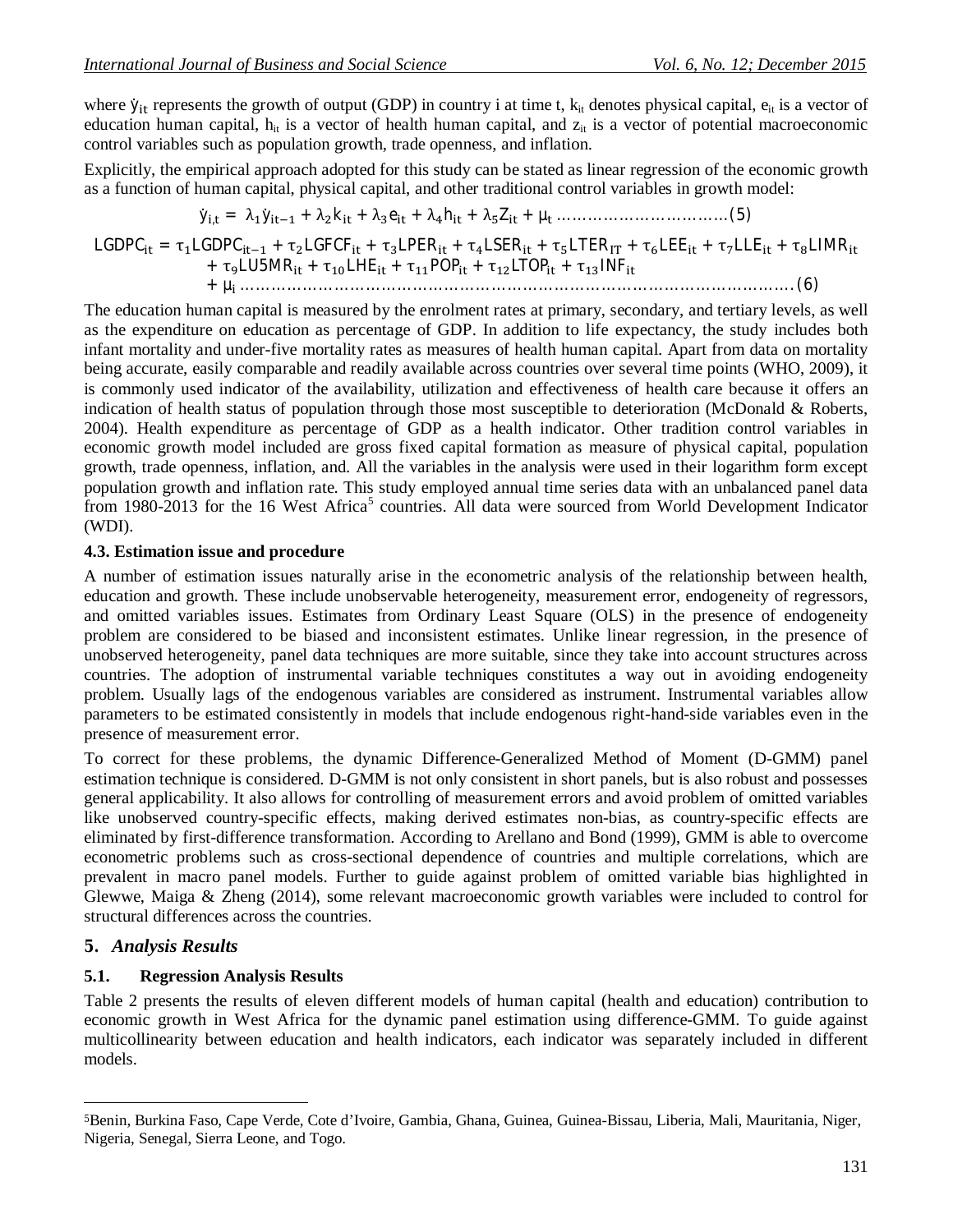In the first four models, each of the education indicators were included to capture their independent effects on economic growth, while the next four models contain the separate inclusion of the health indicators. While in model 9, the education indicators were collectively included, the health indicators were collectively included in model 10, and all the education and health measures were simultaneously included in model 11. Consistent with dynamic GMM model parameter estimates, the results for the presence of first-order auto correlation AR(1) and the absence of second-order auto correlation AR(2) in the residual of the model are reported as satisfactory. Guiding against model misspecification, the overall appropriateness of the instruments is ascertained with the reported Sargan/Hansen test. While absence of serial correlation in the disturbances is revealed by both the AR(1) and AR(2) order autocorrelation, appropriateness of the specification is supported by the Hansen test.

#### **5.1.1. Contribution of Education to Economic Growth**

As earlier mentioned, four different alternative measures of education (enrolment rates at primary, secondary, and tertiary levels), and education expenditure were considered in the paper. As a priori expected, the education elasticity of growth is positive in the region with respect to each of the four proxies, but not all coefficients are statistically significant. While coefficients of primary and secondary enrolment proxies are significant when independently included in the models, the coefficients of the other two: tertiary enrolment and education expenditure are statistically insignificant. However, the coefficients of tertiary enrolment and education expenditure measures turns out to be significant in model 11, but with wrong sign for education expenditure.

Interpreting the magnitude of the elasticity, the results specifically show that 1% increase in population's primary enrolment and secondary school enrolments would result in about 0.17-0.90%, and 0.11-0.21% increase in per capita GDP growth, respectively. The impact on growth is higher for primary enrolment than secondary enrolment. These results compare favourably with Artidi and Sala-i-Martin (2003) findings that primary school enrolment is the most robust variable with significant positive effect on economic growth. Further, the World Bank (2012) assertion that primary enrolment may be a reflection of the productivity-enhancing effect of recent increase in primary enrolment in developing countries appears to be supported by the results.

Education elasticity of growth proxy by expenditure on education is positive, but not significant in column 4 and 9. However, the coefficient turned out to be statistically significant in model 11, but with negative sign. These results support Ayara's (2003) finding that a negative insignificant relationship exist between expenditure on education and economic growth. The results imply that 1% increase in ratio of education expenditure to GDP would result in 0.37% decline in per capita GDP growth in West Africa. This result however contradicts the findings by Khembo & Tchereni (2013) and Dauda (2010) that suggest a positive significant relationship between expenditure on education and economic growth. The negative sign of the education expenditure coefficient may be a reflection of the fact that the immediate effect is a drain on the economy, while the benefit to productivity is delayed to the future.

### **5.1.2. Contribution of Health to Economic Growth**

Four alternative measures of health are separately included and combined in different models. The coefficients of the life expectancy and mortality measures of health are correctly signed and significantly different from zero, but coefficient of health expenditure is statistically insignificant, though correctly signed. Nevertheless, coefficient of health expenditure became significant in models 10 and 11, but contrarily assumes negative sign. Other things being equal, the overall results show that a 1% increase in the region's population life expectancy would bring about between 0.64% and 1.1% increase in per capita GDP growth. This supports the expectation that higher life expectancy (improvement in population's health status) serve as incentive for people to invest more in education and healthcare and save more for old age, which positively stimulates growth.

Evidence of positive and significant effect of life expectancy coefficient on economic growth was also found in Bloom et al. (2004).At between 1% and 10% significance levels, the mortality rates have the predicted effect on economic growth revealing that reducing infant mortality or under-five mortality rates by 1% will results in an economic growth of 0.37-0.98% or 0.22%, respectively, other things being equal. Though these levels of mortalities relate to section of the population that are not part of the labour force, it however represents loss of potential future labour force capacity of the population. These health indicators however have impact on the economically active population in terms of productivity workdays loss by care givers and emotional drain on them.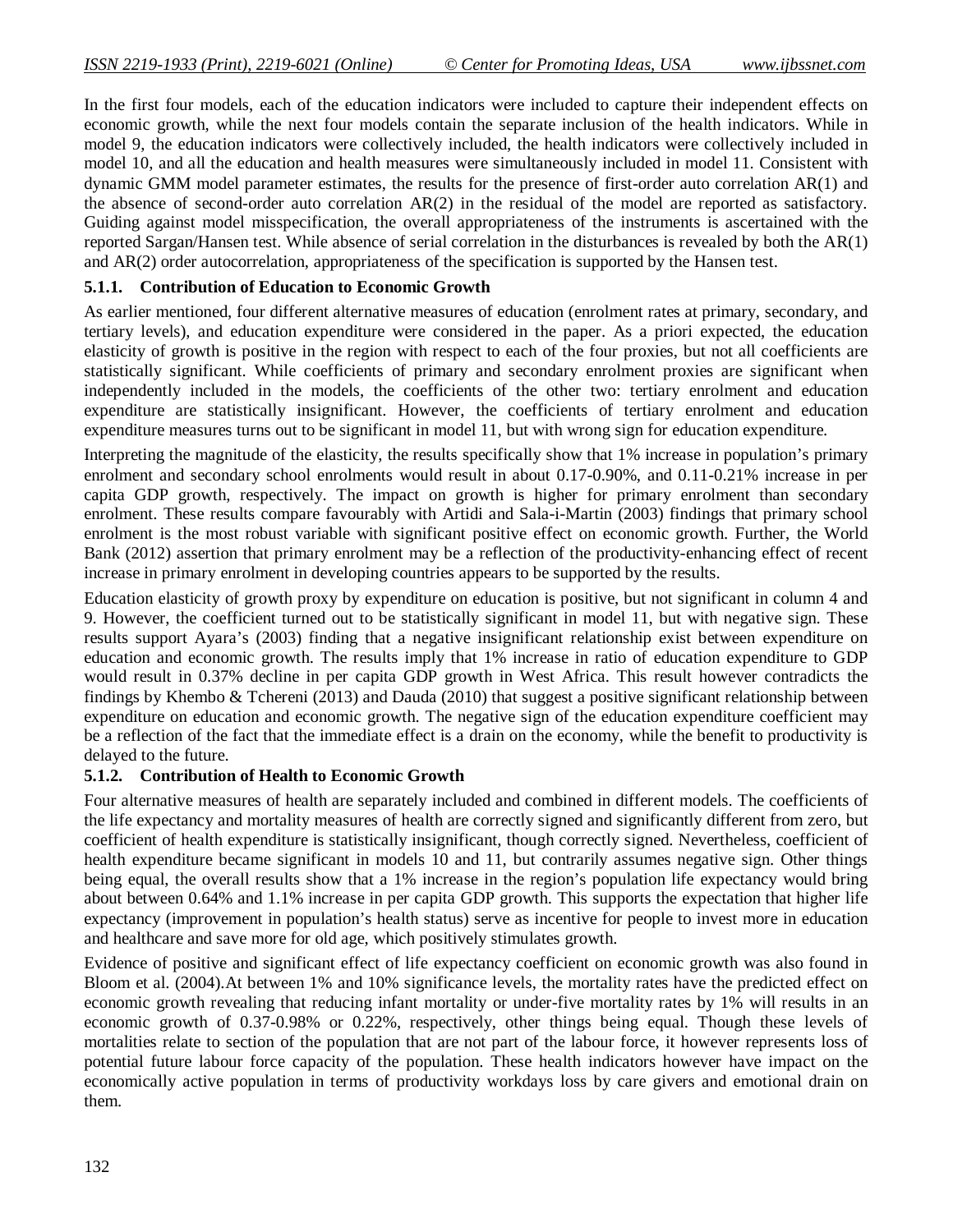This ultimately affects economic growth negatively. Improvement in the survival and health of young children may provide incentives for reduced fertility and may result in an increase in labour force participation, which may, in turn, result in increased per capita income. Poor child health is likely to lead to reduced physical work capacity when the children turn into adults (Spurr, 1983). Generally, the results here support findings in Bloom & Canning (2003) and Odior (2011) that a positive and significant relationship exist between expenditure on health and economic growth. The coefficient of health expenditure variable is only significant when included along with other education measures and/or health measures, but with negative sign. This implies that a 1% increase in health expenditure results in between 0.04% and 0.06% decline in economic growth. Conditional on efficient and judicious use of health resources, availability of additional resources can step up population productivity arising for increased access to healthcare. These results suggest possible inefficient use of health resources.

# **5.1.3. Effect of Macroeconomic Variables on Economic Growth**

As expected, in all the regressions, the coefficient of the initial per capita GDP has a generally significant negative impact on economic growth, which supports the conditional convergence hypothesis. In line with a priori expectation, the coefficient of physical capital variable is significantly different from zero and positively impact economic growth in five of the models, except in models 5 to 7, where it is negative and insignificant, but not statistically significant in models 1 and 3.These results support the findings of larger study on SSA by Gyimah-Brempong & Wilson (2004) and Gyimah-Brempong, Paddison & Mitiku (2006), that positive relationship exist between investment share of GDP and economic growth.

The coefficients of population growth have negative sign in seven of the models, with exception of models 3, 6, 7, and 9, but only statistically significant in models 2, 8, and 10. As expected the increased openness of the region's trade to the rest of the world has positive effect on economic growth, but the coefficients of openness were found to be significantly different from zero in three of the models (2, 9, and 11). The results reveal that a 10% increase in openness would result in between 1.0% and 2.1% increase in per capita GDP growth. The inflation elasticity of economic growth is generally negative, and statistically significant in most of the models. Specifically, a 10% increase in inflation is capable of slowing down the growth of the economic by between 0.016% and 0.10%.

### **5.2. Discussion**

The results of the regression models show that the education and health components proxies of human capital have the expected signs in influencing economic growth, except for the health and education expenditure measures, but of varying degree of significance. For health measures, life expectancy stands out to be the most relevant in influencing economic growth in West Africa region. This is not unconnected with the fact that life expectancy is a long standing measure of health status, and also incorporated mortality at birth, which is closely related to infant and under-five mortalities. Next in relevance are the infant mortality and under-five mortality measures. Infant mortality appears to be relatively more relevant to economic growth than under-five mortality. Health expenditure turned out to have the least relevance to economic growth in the region.

Generally, the relevance of health measures to economic growth is in line with the conventional thinking that as the health status of a nation improves, the people becomes more productive at work, spend more time in labour force, earn more, and save more which positively impact per capita GDP growth. Also, the results from this paper's analysis indicate that growth in educational capital proxies by primary and secondary school enrolment rates generally have positive and statistically significant impact on growth of per capita GDP. This is a pointer to the fact that the level of technical progress and labour productivity which positively affect economic growth are enhanced by increase in education. The relevant edge of primary school enrolment over other enrolment levels basically reflects low-income country characteristic of the region. Primary and secondary education are believed to be more beneficial to developing countries, while tertiary education benefits developed countries more (Petrakis & Stamatakis, 2002). Among the macroeconomic variables introduced into the models, the physical capital, inflation and openness standout to be relevant in influencing variable on economic growth of the region.

### 6. *Conclusion and Policy Implications*

The results from this paper reveal that both education and health components of human capital significantly influences economic growth in West Africa region. Also the proposition of human capital theory of education impacting economic growth via increase in productivity is supported by the results. However, results from this paper suggest that health has slightly stronger impact on the economy than education.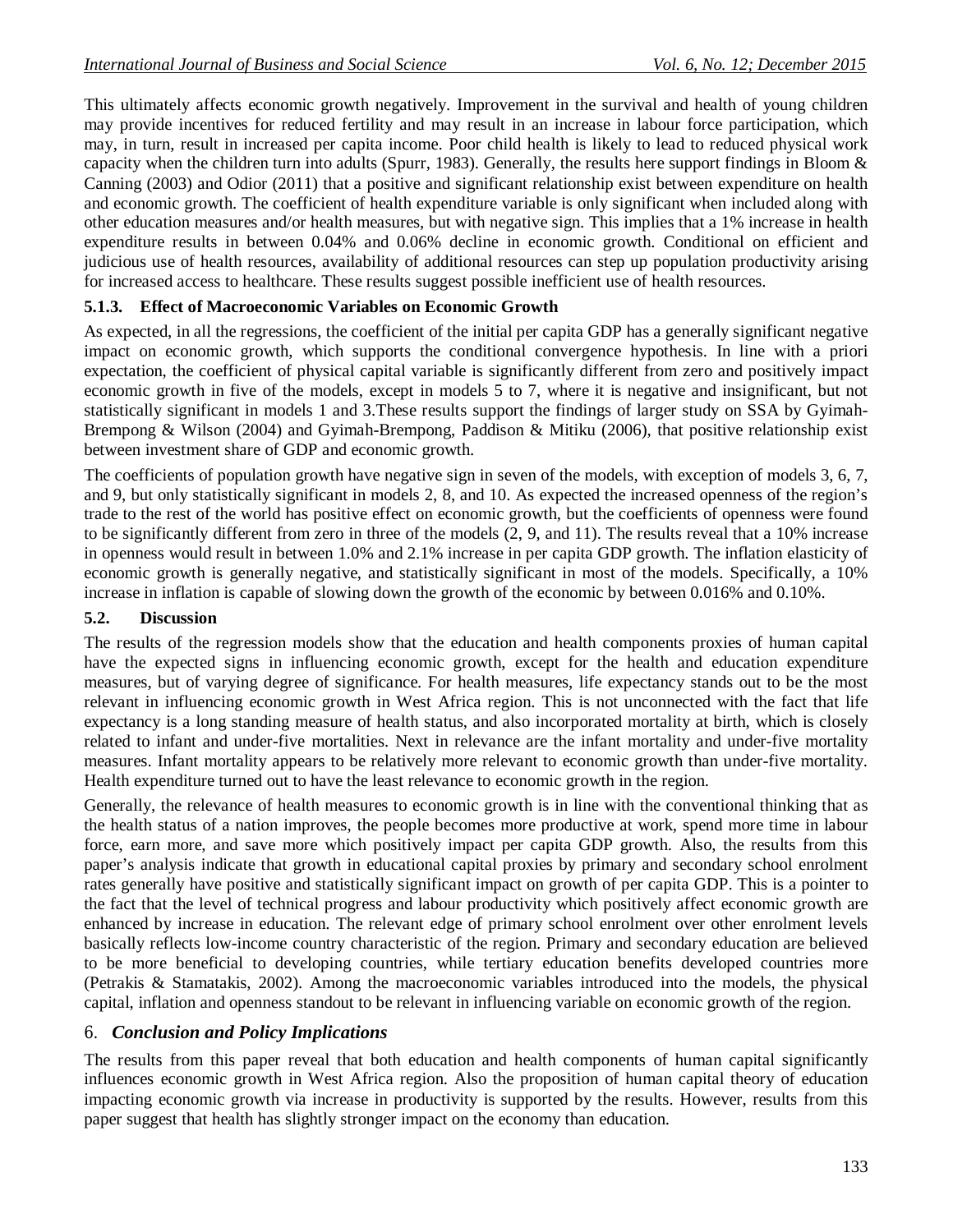While three of the health indicators: lie expectancy, infant and under-five mortality measures are important in influencing growth, only two of the four education measures: primary, and secondary school enrolments consistently influence growth in all models estimated. While this outcome supports Weil's (2007) assertion that health's positive effects on GDP is strongest among developing countries, this contradicts Gyimah-Brempong and Wilson (2004) findings that education human capital contributes more to economic growth than health human capital.

As noted by Benos & Zotou (2015), that human capital contributes positively to economic growth in the literature, this study generally provides evidence of the positive relevance of human capital to economic growth in West Africa. From the policy perspective, the improvement in the health and education status of the region's population in the last two decades engineered by the MDGs should be maintained by greater commitment to the new sustainability development goals (SDGs). Despite the relative strength of health over education in affecting economic growth, resources and policy initiative to motivate and enhance access to both health and education by the population should be pursued. There is no doubt that both are relevant for economic growth of the region.

However, allocation of resources between the two sectors should take into account the differences in productivity. As a departure from the primary education focus of MDGs, further push for better enrolment at middle level education beyond primary is required to absorb most of the technology transfers into the region.

### *References*

- Adams, P., Hurd, M., McFadden, D., Merrill, A. & Ribeiro T. (2003), Healthy, Wealthy, and Wise? Tests for Direct Causal Paths between Health and Socioeconomic Status, Journal of Econometrics, Vol. 112(1): 3- 56.
- Adelakun, O. J. (2011), "Human Capital Development and Economic Growth in Nigeria', European journal of business and Management, Vol. 3(9): 29-38
- Aka B. F. & Dumont J. C. (2008), Health, Education and Economic Growth: Testing for Long-Run Relationships and Causal Links", Applied Econometrics and international development, Vol. 8(2): 101-113.
- Anyanwu, J.C, Oyefusi S.A., Oaikhena H.E., & Dimowo F.A. (1997). The Structure of the Nigerian Economy (1960-1997). Joanee Educational Publishers Ltd.
- Arellano, M. & Bond S. (1999), "Some Test of Specification for Panel: Monte Carlo Evidence and Application to Employment Equation", Review of Economic Studies. Vol. 58: 277-297.
- Artidi, E.V. & Sala-i-Martin X. (2003), "The Economic Tragedy of the XXth Century: Growth in Africa" NBER working paper No. 9865.
- Ayara, N.N. (2003) 'The Paradox of Education and Economic Growth in Nigeria: An Empirical Evidence'. Human Resource Development in Africa, (ed.) Ozo-Esan, P. and Evbuomwan G. Selected Papers for the 2002 Annual Conference of Nigerian Economic Society, pp.371-394.
- Babatunde, O.L. (2014), "Analysis of Growth Impact of Health Expenditure in Nigeria", Journal of Economics and Finance, Vol. 3(1): 77-84
- Bakare, A.S. (2006). The Growth Implications of Human Capital Investment in Nigeria: An Empirical Study. Journal of Economics and Social Studies. Vol. 5: 110-125.
- Bakare, A.S. & Olubokun S. (2011), "Health Care Expenditure and Economic Growth in Nigeria: An Empirical Study", Journal of Emerging Trends in Economics and Management Sciences, Vol. 2(2): 83-87
- Barro, R. J. (1996), "Determinants of Economic Growth." NBER Working Paper 5698, National Bureau of Economic Research, Cambridge, MA.
- Barro, R.J. (1991), "Economic Growth in a Cross-section of Countries", The Quarterly Journal of Economics, Vol. 106(2): 407-443.
- Benos, N. & Zotou S. (2015), "Education and Economic Growth: A Meta-Regression Analysis@, World Development, Vol. 64: 669-689.
- Bloom, D. E., & Canning, D. (2005) "Health and Economic Growth: Reconciling the Micro and Macro Evidence." Working Paper No. 42, Center Democracy, Development, and Rule of Law, Stanford Inst. Internat. Studies, Stanford, CA. http://cddrl.stanford.edu. (accessed: 2 January 2012).
- Bloom, D.E., D. Canning, & J. Sevilla (2004), "The Effect of Health on Economic Growth: A Production Function Approach", World Development, Vol. 32 (1): 1–13.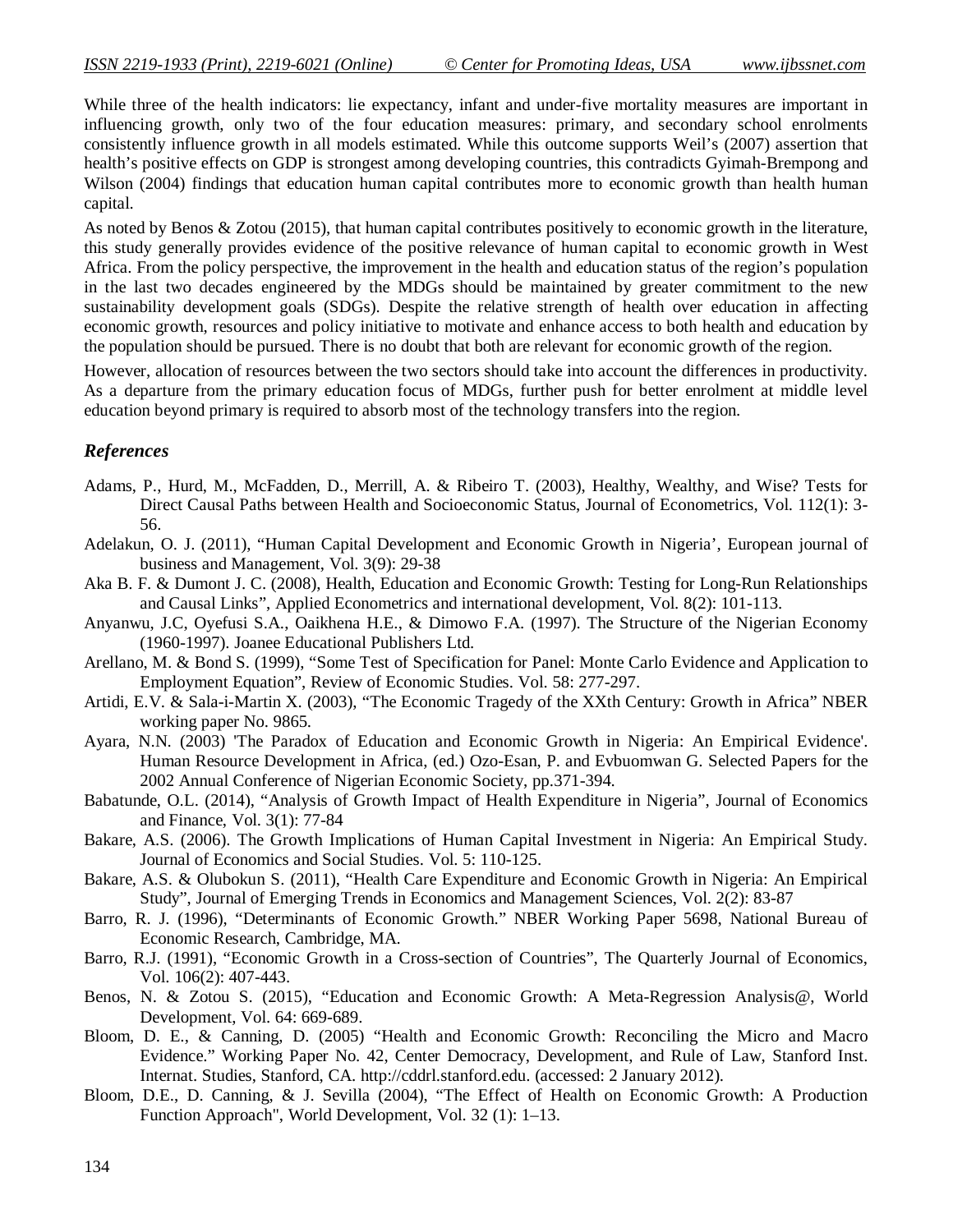- Bredt J. & Sycz C. (2007) "Education and Economic Growth: A Literature Review", LMRU, Working Paper No 50.
- Cai, L. & Kalb G. (2006), Health Status and Labour Force Participation: Evidence from Australia, Health Economics, Vol. 15(3): 241-261.
- Dauda, R.O. (2010), "Investment in Education and Economic Growth in Nigeria" An empirical Evidence", International Research Journal of Finance and Economics, Vol. 55: 158-169.
- Glewwe, P., Maiga E., & Zheng H. (2014), "The Contribution of Education to Economic Growth: A Review of the Evidence, with Special Attention and an Application to Sub-Saharan Africa, World Development, Vol. 59: 379-393.
- Gove, M. (2011), "Michael Gove to the Education World Forum Speech." Speech, London. Available at: https://community.oecd.org/docs/DOC-20237 (accessed 24-06-2015).
- Gyimah-Brempong, K. & Wilson M. (2004), "Health Human Capital and Economic Growth in Sub-Saharan Africa and OECD countries", The Quarterly Review of Economics and Finance, Vol. 44: 296-320.
- Gyimah-Brempong, K., Paddison O., & Mitiku W. (2006), "Higher Education and Economic Growth in Africa", Journal of Development Studies, Vol. 42(3): 509-529
- Howitt, P. (2005), "Health, Human Capital and Economic Growth: A Schumpeterian Perspective", Seminar paper for Pan American Health Organization. Available @: http://www.econ.brown.edu/fac/peter\_howitt/publication/PAHO.pdf
- Isola, W. A. & Alani R.A. (2012) "Human Capital Development and Economic Growth: Empirical Evidence from Nigeria" Asian Economic and Financial Review, Vol. 2(7):813-827
- Jaiyeoba S. V. (2015) "Human Capital Investment and Economic Growth in Nigeria", Africa research review, Vol. 9(1): 30-46.
- Kalemli-Ozcan, S., Ryder, H., & Weil D. (2000), Mortality Decline, Human Capital Investment and Economic Growth, Journal of Development Economics, Vol. 62(1): 1-23.
- Khembo, F. & Tchereni B.H.M. (2013) "The Impact of Human Capital on Economic Growth in the SADC Region", Developing Country Studies, Vol. 3, No.4: 144-152.
- Lawal, A. & Iyiola W.T. (2011), "Education and Economic Growth: The Nigerian Experience@, Journal of Emerging Trends in Economics and Management Sciences, Vol. 2(3): 225-231.
- Lawanson, O. I. (2009). Human Capital Investment and Economic Development in Nigeria: The Role of Education and Health. Oxford Business & Economics Conference Programme
- Lopez-Casasnovas, G., Costa-Font J., & Planas I. (2005), 'Diversity and Regional Inequalities in the Spanish System of Health care Services', Health Economics, Vol. 14(S1): 221-235.
- Lucas, R. E. (1988) "On the Mechanics of Economic Development" Journal of Monetary Economics, Vol. 22 (1): 3-42.
- McDonald S. & Roberts J. (2004). AIDS and Economic Growth: A Human Capital Approach. Department of Economics: Sheffield University.
- Mankiw, G. N., Romer, D., & Weil D. (1992), "A Contribution to the Empirics of Economic Growth", Quarterly Journal of Economics Vol. 107: 407-437.
- Mattoon, R. (2006), 'Can Higher Education Foster Economic Growth?' Chicago Fed Letter. Chicago: Vol. 229: 1-4.
- Mayer-Foukes, D. (2001). The Long-term Impact of Health on Economic Growth in Latin America. World Development, Vol. 29(6): 1025-1033.
- Musbau, A.B. & Rasak A.A. (2005). Long Run Relationship between Education and Economic Growth in Nigeria: Evidence from the Johansen's Cointegration Approach". Paper presented at the Regional Conference on Education in West Africa, Cornell University, Senegal
- Naruden, A & Suman A. (2010). Government expenditure and economic growth in Nigeria, 1970-2008: A disaggregated analysis. Business and Economics Journal, Vol. 2: 1-11.
- Ndiyo, N. A (2007), A dynamic analysis of education and economic growth in Nigeria. The Journal of Developing Areas, Vol. 38(1): 123-133.
- Odior, E. S. (2011). Government expenditure on health, economic growth and long waves in a CGE microsimulation analysis: The case of Nigeria. European Journal of Economic, Finance and Administrative Sciences, Vol. 31(1): 99-114.
- Ogundari, K. & Abdulai A. (2014). Determinants of Education and Healthcare spending in Nigeria: Evidence from survey data. African Development Review, Vol. 26 (1): 1-14.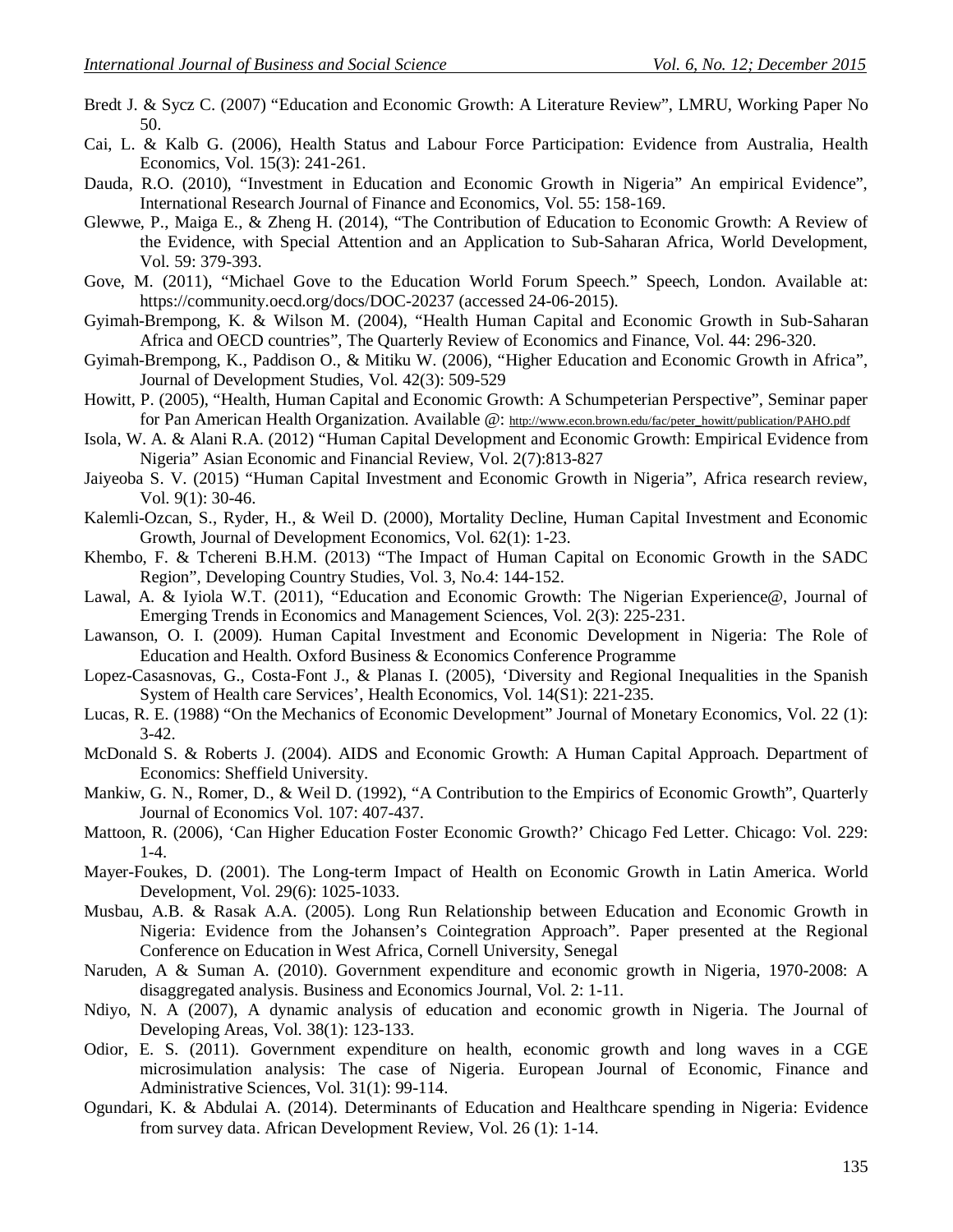- Ogungbensile, S., Olawumi O.R., & Obasuyi F.O.T. (2013). Life expectancy, public health spending and economic growth in Nigeria: A vector autoregressive (VAR) model. European Scientific Journal, Vol. 9(19): 210-235.
- Onisanwa, I.D. (2014). The impact of health on economic growth in Nigeria. Journal of Economics and Sustainable Development, Vol. 5(19): 159-166.
- Pegkas, P & Tsamadias C. (2014). Does Higher Education Affect Economic Growth? The case of Greece, International Economic Journal, Vol. 28(3): 425-444.
- Petrakis, P. E. & Stamatakis D. (2002). Growth and educational levels: a comparative analysis. Economics of Education Review, Vol. 21(5): 513-521.
- Pocas, A. & Soukiazis E. (2012), Explaining the Interrelations between Health, Education and Standards of Living. A Simultaneous Equation Approach, Estudos doGEMF, no. 6.
- Rasaki, S. D. (2011). Health as a component of human capital: does it really matter for the growth of the Nigerian Economy. Canadian Social Science Journal, Vol.7(4): 207-218
- Schultz, T. (2005), Productive Effects of Health, in López-Casasnovas, G.; Rivera, B;Currais, L. (Eds.), Health and Economic Growth: Findings and Policy Implications. Cambridge: The MIT Press: 287-311.
- Sianesi, B. & Reenen J. (2003), "The Returns to Education: Macroeconomics, Journal of Economic Surveys, Vol. 17(2): 157-200.
- Spurr, G.B. (1983), "Nutritional Status and Physical Work Capacity". Yearbook of Physical Anthropology, 1-35.
- Thomas, D & Frankenberg E. (2002). Health, Nutrition and Prosperity: A Microeconomic Perspective. Bulletin of the World Health Organization, Vol. 80(2): 106-113.
- Todaro M.P. & Smith S.C. (2003). Economic Development. Pearson Education Limited (Singapore), Indian Branch, 482, FIE Pat Parganj Delhi India.
- Ujunwa, A & Salami P. (2010). Higher Education, Technological Advancement and Economic Growth: The Case of Nigeria. American Journal of Scientific Research, Vol. 11: 171-178.

UN (1997), Glossary of Environment Statistics. Studies in Methods, Series F, No. 67, United Nations, New York.

UNDP (2014), "Assessing the Socio-economic Impacts of Ebola Virus Disease in Guinea, Liberia and Sierra Leone The Road to Recovery"., Available @:

http://www.africa.undp.org/content/dam/rba/docs/Reports/EVD%20Synthesis%20Report%2023Dec2014. pdf

- Weil, D. (2001), "Accounting for the Effect of Health on Economic Growth", Brown University, Providence, RI. Processed.
- WHO (2009), Cancer, Fact Sheet no. 297, February. Available athttp://www.who.int/mediacentre/factsheets/fs297/en/index.html.
- WHO (1998), Health Promotion Glossary, World Health Organization: Geneva, available at www.who.int/hpr/NPH/docs/hp\_glossary\_en.pdf.
- World Bank (2012). World Development Indicators, 2012. Washington, DC, World Bank.

#### **Table 1: Trend in health, education and economic growth indicators (average for 16 West African Countries)**

| Variables                      | 1980-1989 | 1990-1999 | 2000-2009 | 2010-2013 |
|--------------------------------|-----------|-----------|-----------|-----------|
| GDP per capita (US\$)          | 391.53    | 433.72    | 616.12    | 1076.64   |
| GDP Growth (%)                 | 1.80      | 2.83      | 4.81      | 5.0       |
| $LE$ (years)                   | 49.41     | 51.96     | 54.56     | 57.34     |
| IMR (per $1,000$ life birth)   | 117.43    | 102.62    | 80.12     | 64.84     |
| $U-5MR$ (per 1,000 life birth) | 209.38    | 177.91    | 131.65    | 98.59     |
| Health Expenditure (% of GDP)  | <b>NA</b> | 5.20      | 5.73      | 6.21      |
| Primary Enrolment. Rate (%)    | 58.23     | 66.62     | 86.89     | 99.78     |
| Secondary Enrolment. Rate (%)  | 16.05     | 19.09     | 32.68     | 45.10     |
| Tertiary Enrolment. Rate (%)   | 1.92      | 2.69      | 5.33      | 8.85      |
| Education Expenditure (%GDP)   | 4.26      | 3.61      | 3.87      | 4.35      |
| GFCF (% GDP)                   | 18.12     | 17.09     | 22.30     | 26.12     |
| <b>OPENNES</b>                 | 67.72     | 59.10     | 70.14     | 77.44     |

**Sources:** Computed from WDI 2015 data.